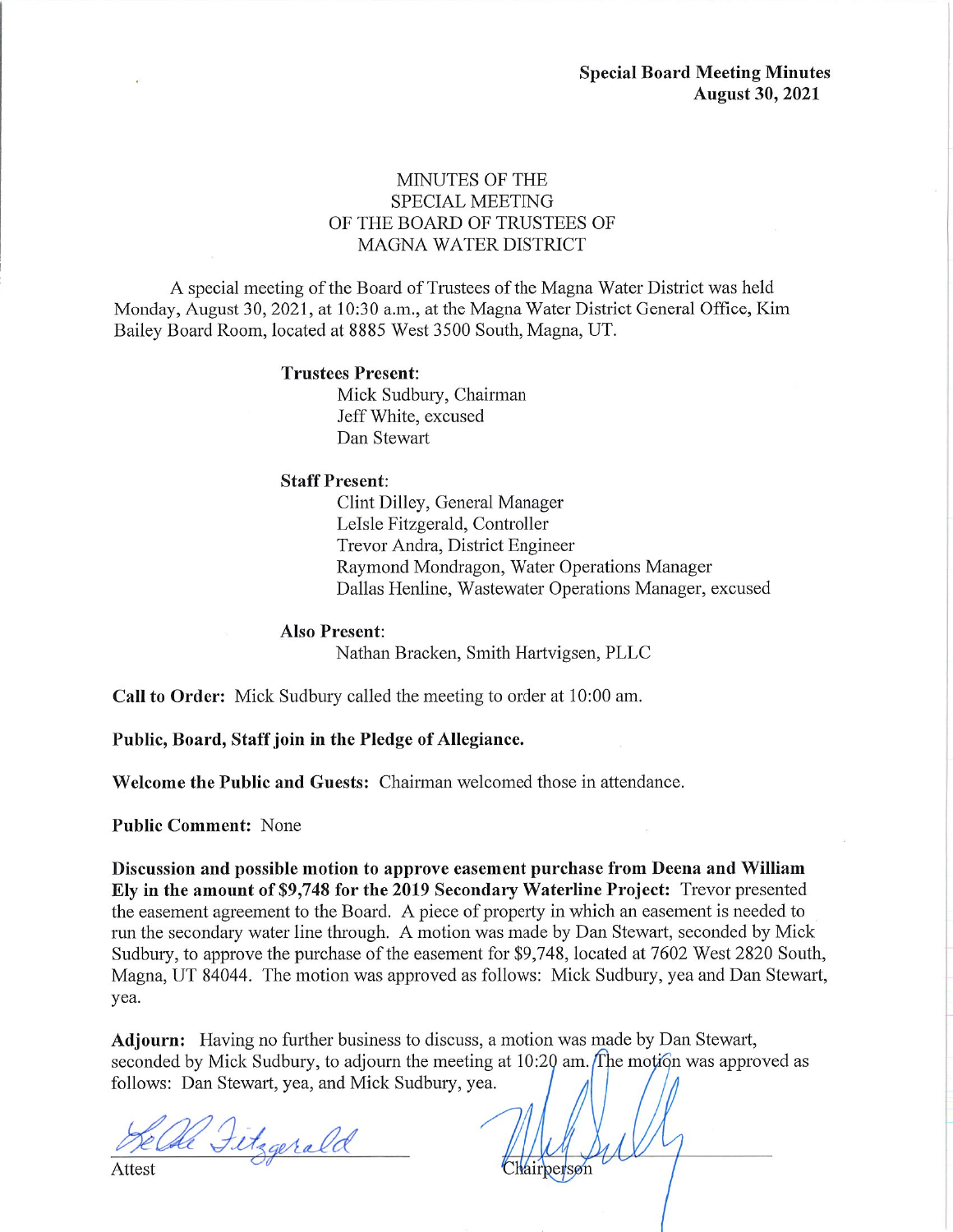# AUGUST 30, 2021 SPECIAL BOARD MEETING AGENDA

*MAGNA WATER DISTRICT*

| MEETING DATE: | August 30, 2021, at 10:30 am                      |
|---------------|---------------------------------------------------|
| LOCATION:     | 8885 W 3500 S, MAGNA, UT, GENERAL OFFICE BUILDING |

- A. Call to order.
- B. Public, Board and Staff join in the Pledge of Allegiance.
- C. Welcome the Public and Guests.
- D. Public Comment. (Written requests that are received) Please do not take over three minutes due to time restraints for other individuals and the Board.
- E. Discussion and possible motion to approve easement purchase from Deena and William Ely in the amount of \$9,748 for the 2019 Secondary Waterline Project.
- F. Adjourn.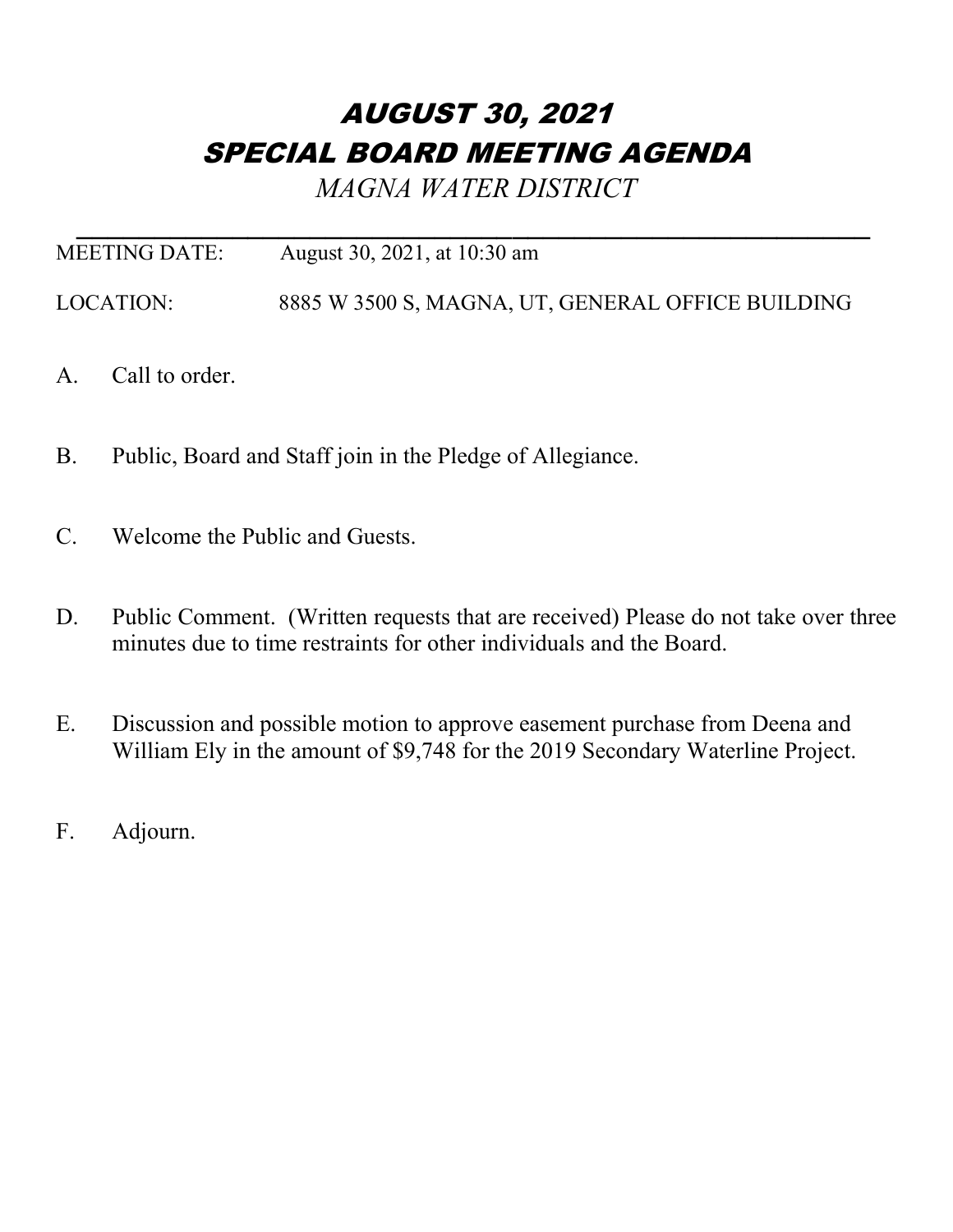WHEN RECORDED, MAIL TO: Magna Water District 8885 West 3500 South Magna, Utah 84044

Parcel No. 14-28-126-011

### **GRANT OF EASEMENT**

(Secondary Waterline)

Subject to the terms and conditions set forth in this Grant of Easement, DEENA D. & WILLIAM T. ELY, located at 7602 West 2820 South, Magna, Utah 84044, Grantors, hereby grant subject to all matters of record to MAGNA WATER DISTRICT, a local district and political subdivision of the State of Utah located at 2711 South 8600 West, Magna, Utah 84044, Grantee, for the sum of Nine Thousand, Seven Hundred Forty-Eight and No/100 Dollars (\$9,748.00) and other good and valuable consideration, a sixteen and one-half foot (16.5') wide non-exclusive perpetual easement (the "**Easement**"), upon part of an entire tract of land, for the purpose of installing and maintaining one secondary waterline, situated in the Northwest Quarter of Section 28, Township 1 South, Range 2 West, SLB&M. The boundaries of said Easement (the "**Easement Parcel**") are depicted on Exhibit A, attached hereto and made a part hereof, and are described as follows:

COMMENCING AT THE NORTH QUARTER CORNER OF SECTION 28, TOWNSHIP 1 SOUTH, RANGE 2 WEST, SALT LAKE BASE AND MERIDIAN, THE POINT OF BEGINNING, AND FROM WHICH THE NORTHEAST CORNER OF SECTION 28 BEARS S89°50'57"E, THE BASIS OF BEARING;

THENCE S00°12'23"W 100.00 FEET ALONG GRANTOR'S EAST PROPERTY LINE TO THE NORTHEAST CORNER OF AN EXISTING SEWER AND WATER LINE EASEMENT RECORDED AS ENTRY NO. 6151795 IN THE OFFICIAL RECORDS OF SALT LAKE COUNTY; THENCE N89°51'19"W 16.50 FEET TO THE NORTHWEST CORNER OF SAID EXISTING EASEMENT; THENCE N00°12'23"E 100.00 FEET TO GRANTOR'S NORTH PROPERTY LINE; THENCE S89°51'19"E 16.50 FEET TO THE POINT OF BEGINNING.

CONTAINS 1,650 SQ. FT. OR 0.04 ACRES

1. Grantee accepts the Easement Parcel "As Is", "Where Is", and "with all faults" in its present condition and state of repair, without representation or warranty of any kind or nature and assumes all risk of damage to Grantee's property or injury to Grantee's employees or contractors in the scope of their work for Grantee in or about the Easement Parcel arising from any cause and Grantee hereby waives all claims in respect thereof against Grantors, except to the extent caused by Grantors' gross negligence or willful misconduct. Grantors hereby agree that Grantee and its officers, employees, agents, representatives and contractors shall have the right of ingress to and egress from the above Easement Parcel with such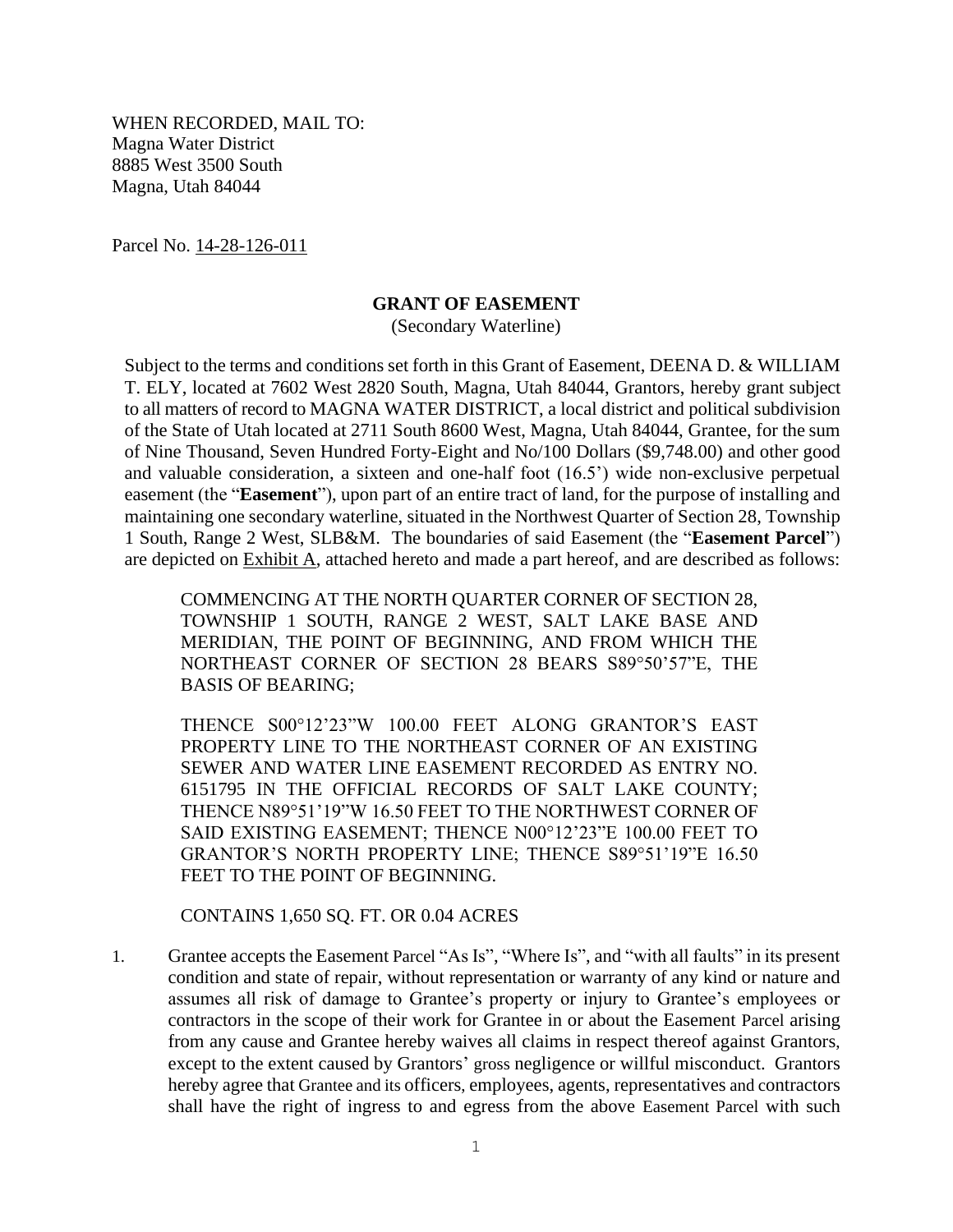equipment as is necessary to install, maintain, operate, repair, inspect, protect, install and connect laterals and remove and replace said facilities as may be required from time to time by Grantee.

- 2. Grantors shall have the right to use the Easement Parcel provided such use shall not unreasonably interfere with Grantee's facilities or with the discharge or the conveyance of water through any waterline installed by Grantee. Grantee shall have the right to clear and remove all trees and obstructions within the Easement Parcel which may interfere with the use of the Easement by Grantee. Grantee shall have the right to excavate and refill ditches and/or trenches for the installation of said waterline and appurtenant parts thereof.
- 3. Grantors shall not build or construct, or permit to be built or constructed, any building or permanent structure over or across the Easement Parcel or lower the contour thereof greater than two feet without the prior written consent of Grantee, which consent Grantee shall not unreasonably withhold, delay or condition.
- 4. Grantee shall indemnify, defend and hold harmless Grantors and their officers, employees, agents, representatives, contractors, and assigns from and against any and all losses, claims, actions, damages, liabilities, penalties, fines, or expenses of any nature whatsoever, including, without limitation, reasonable attorneys' fees and costs suffered, incurred by or asserted against Grantors and their officers, employees, agents, representatives, contractors, and assigns arising from or relating to access to, use of, or activities on the Easement Parcel and/or Grantors' adjacent property by Grantee or its officers, employees, agents, representatives, contractors, and assigns, including but not limited to the discharge of hazardous substances or the violation of, or failure to comply with governmental permits or requirements.
- 5. Grantee shall comply and shall cause its contractors to comply with all present and future federal, state and local laws, orders, rules, regulations and requirements of every duly constituted government authority, agency or instrumentally, that may be applicable in respect of this Grant of Easement and the work contemplated hereunder on the Easement Parcel (collectively, "**Laws**"), including all applicable environmental Laws and regulations, including those related to storm water discharge and dust control. Grantee shall be responsible to identify and obtain any permits required for work contemplated hereunder. Grantee shall at all times keep Grantors' property free from mechanics' liens or similar liens arising on account of or resulting from any act by or on behalf of Grantee. In the event any mechanics' lien or similar lien is recorded against Grantors' property on account of any act by or on behalf of Grantee, Grantee shall, within 45 days, cause such mechanics' lien to be removed from Grantors' property.
- 6. The Easement shall automatically terminate if it is not used for the above stated purpose for a continuous period of one year.
- 7. The Easement shall inure to the benefit of and be binding upon the parties hereto, their successors and assigns. Grantee shall not assign, transfer, or encumber the Easement or the other rights granted herein to a non-party without the prior written consent of Grantors, which consent Grantors shall not unreasonably withhold, delay, or condition. Any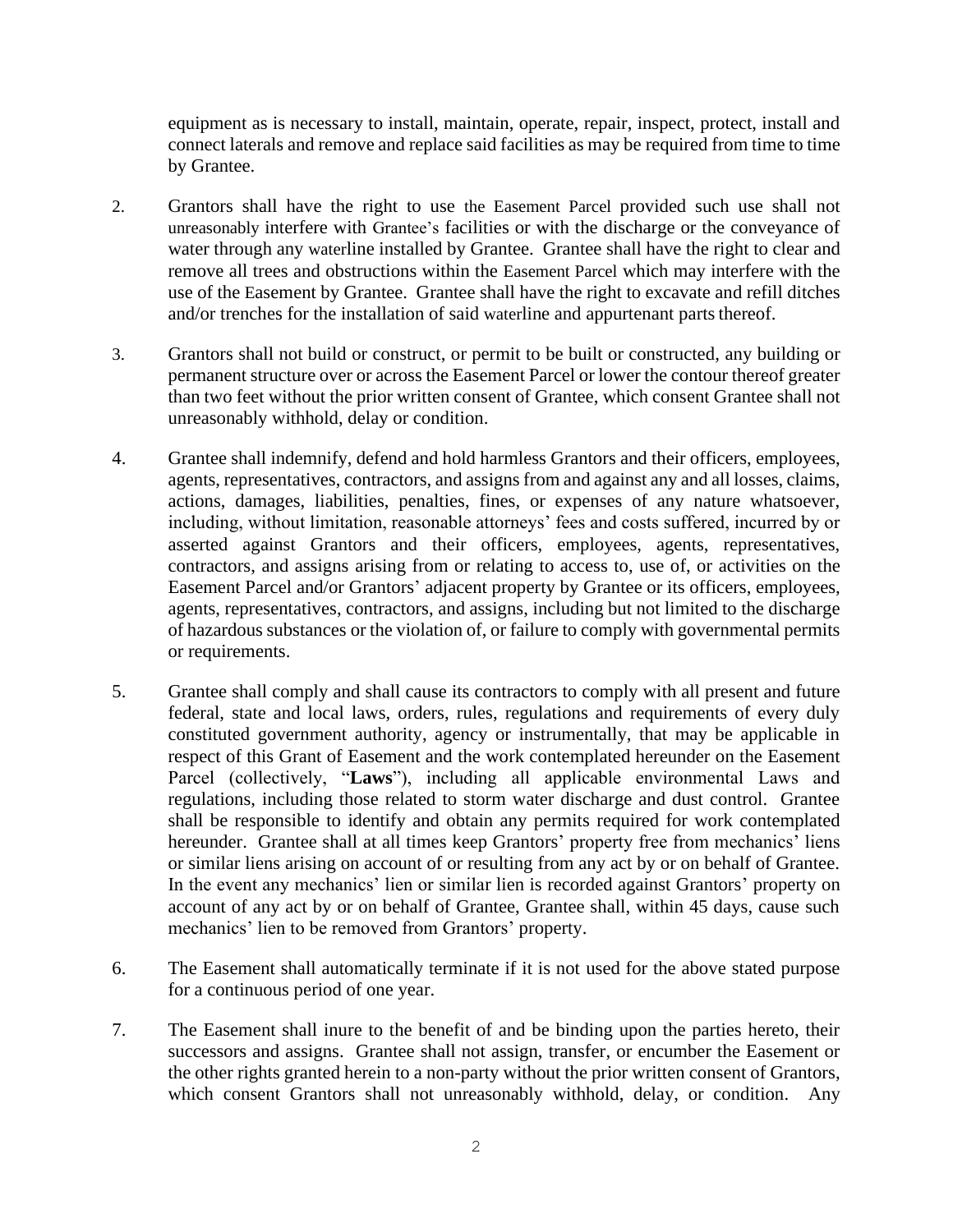assignment, transfer, or encumbrance of this Easement or the other rights granted herein to a non-party shall be made subject to the terms and conditions set forth herein and shall be contingent upon the express assumption by the non-party of the covenants contained herein.

- 8. The property of Grantors shall be restored at Grantee's cost and expense in as good of condition as when the same was entered upon by Grantee or its agents. Within 30 days after completing construction of the waterline or other appurtenances or completing any repair or maintenance activity that requires disturbance of the surface of the Easement Parcel, Grantee shall reclaim the disturbed portion of the Easement Parcel and any of Grantors' affected adjacent lands by grading the area to approximately its natural contour and revegetating the area with appropriate plant material. Grantee covenants and agrees that the waterline constructed by Grantee will be structurally strong enough to facilitate the construction of future roads over said Easement Parcel.
- 9. This Grant of Easement, together with all exhibits and attachments, constitutes the entire agreement between the parties and supersedes any prior understandings, agreements, or representations, verbal or written. No change in, addition to, or waiver of any of the provisions of this Grant of Easement shall be binding upon Grantors unless in writing signed by an authorized representative of Grantors.
- 10. If any one or more of the provisions contained herein shall for any reason be held to be invalid, illegal, or unenforceable in any respect, such invalidity, illegality, or unenforceability shall not affect any other provision hereof, but this instrument shall be construed as if such invalid, illegal or unenforceable provision had not been contained herein.
- 11. No waiver of any breach by a party of any of the provisions of this Grant of Easement shall be construed as a waiver of any subsequent breach, whether of the same or of a different provision in this instrument. The parties do not by this instrument, in any way or for any purpose, become partners or joint venturers of each other in the conduct of their respective businesses or otherwise. Nothing in this Grant of Easement is intended to create an enforceable right, claim, or cause of action upon any third party who is not a party hereto.
- 12. This Grant of Easement shall be construed in accordance with and governed by the laws in the State of Utah.
- 13. This Grant of Easement may be executed in any number of counterparts, each of which shall be an original, but all of which together shall constitute one instrument.
- 14. The Easement is accepted by Grantee, subject to all the foregoing terms and conditions, and Grantee agrees to fully comply with, perform, and carry out the same on its part.
- 15. This Easement will be affective on the date both Grantor and Grantee sign the Easement.

## [SIGNATURE PAGES FOLLOW]

**GRANTORS:** Deena D. & William T. Ely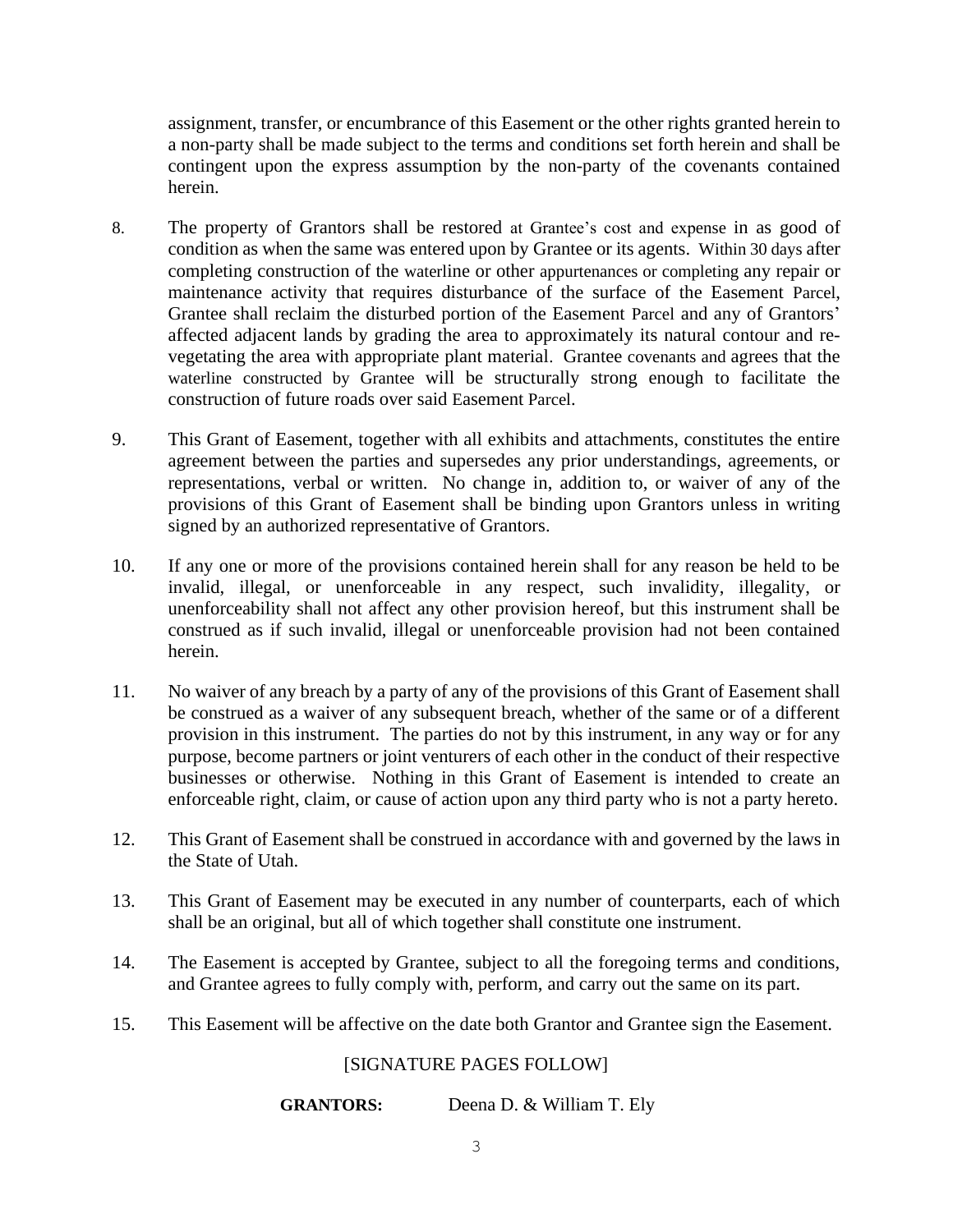Deena D. Ely

# William T. Ely

STATE OF UTAH  $)$ : ss. COUNTY OF \_\_\_\_\_\_\_\_\_\_\_\_\_\_\_\_\_ )

On this \_\_\_\_\_\_ day of \_\_\_\_\_\_\_\_\_\_\_\_, 2021, Deena D. Ely and William T. Ely personally appeared before me, a notary public, and proved on the basis of satisfactory evidence to be the persons whose names are subscribed to this instrument and acknowledged that they executed the same.

My Commission Expires: Residing at:

NOTARY PUBLIC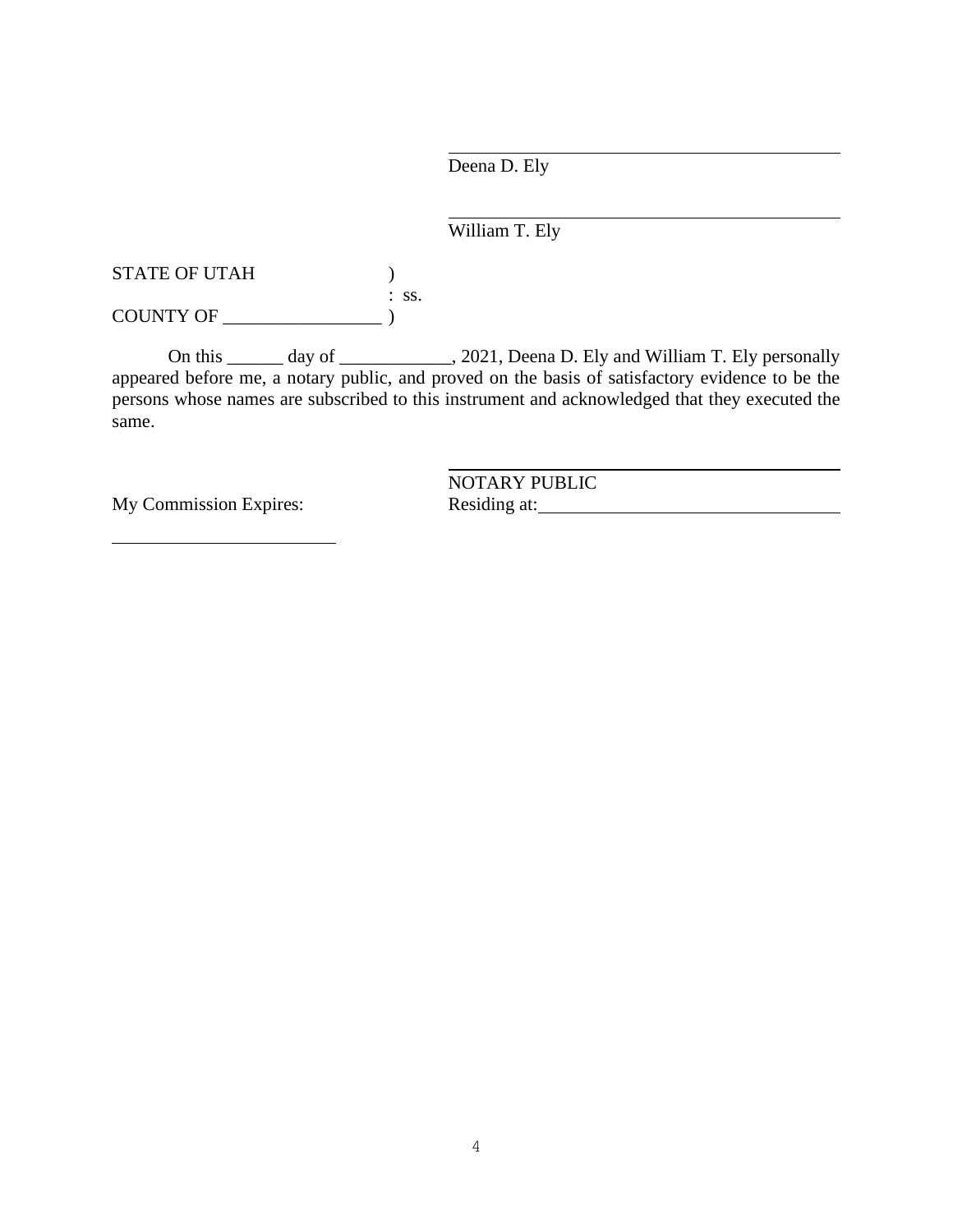| <b>GRANTEE:</b>                                         |         | Magna Water District, a political subdivision of the<br>State of Utah                               |
|---------------------------------------------------------|---------|-----------------------------------------------------------------------------------------------------|
|                                                         |         | $\mathbf{By:}$<br>Print Name:                                                                       |
|                                                         |         |                                                                                                     |
| <b>STATE OF UTAH</b>                                    |         |                                                                                                     |
| COUNTY OF SALT LAKE                                     | $:$ SS. |                                                                                                     |
|                                                         |         | The foregoing instrument was acknowledged before me this <u>equal</u> based of <u>equal</u> , 2021, |
| District, a political subdivision of the State of Utah. |         |                                                                                                     |
|                                                         |         |                                                                                                     |
|                                                         |         | <b>NOTARY PUBLIC</b>                                                                                |
| My Commission Expires:                                  |         | Residing at:                                                                                        |

My Commission Expires:

5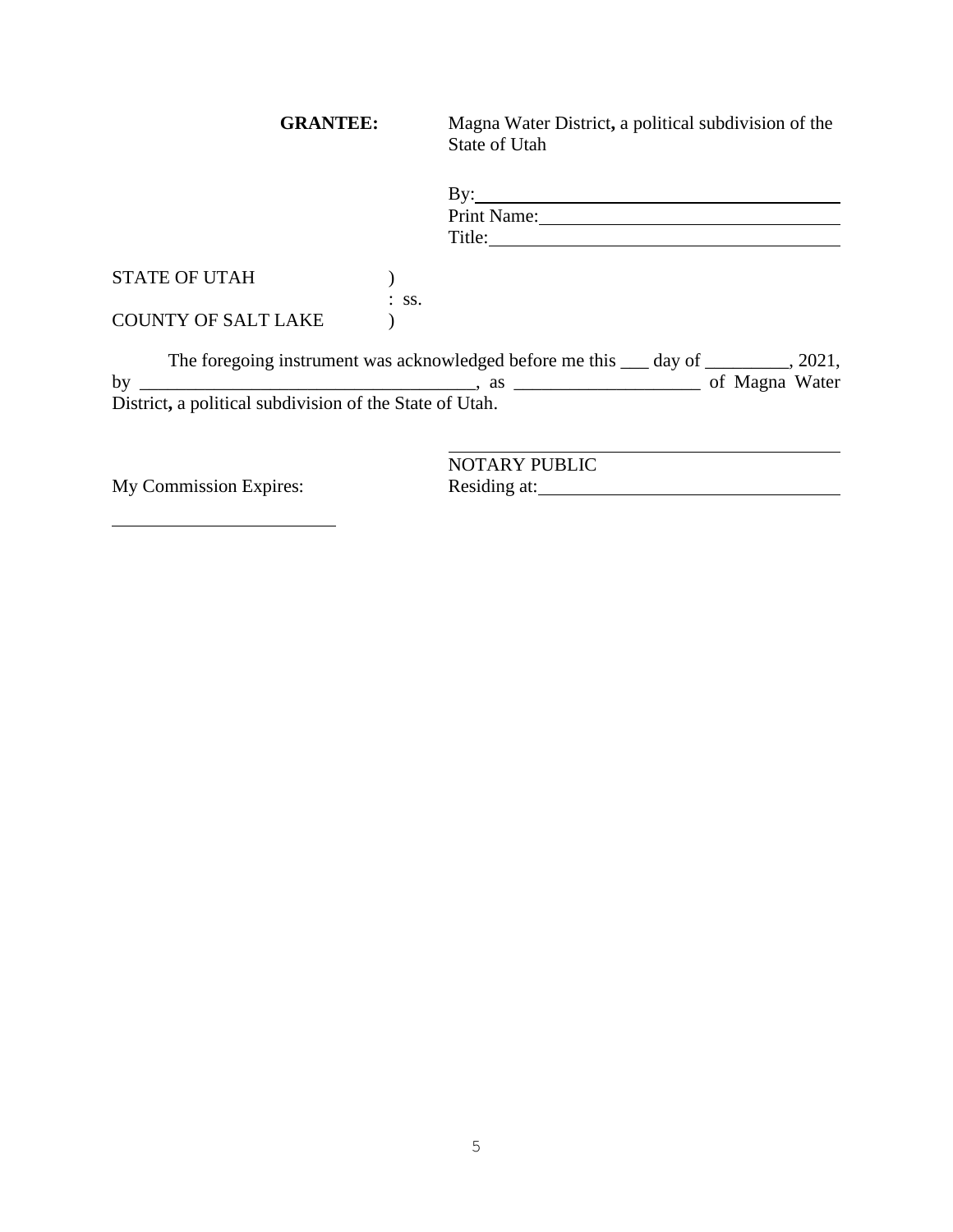